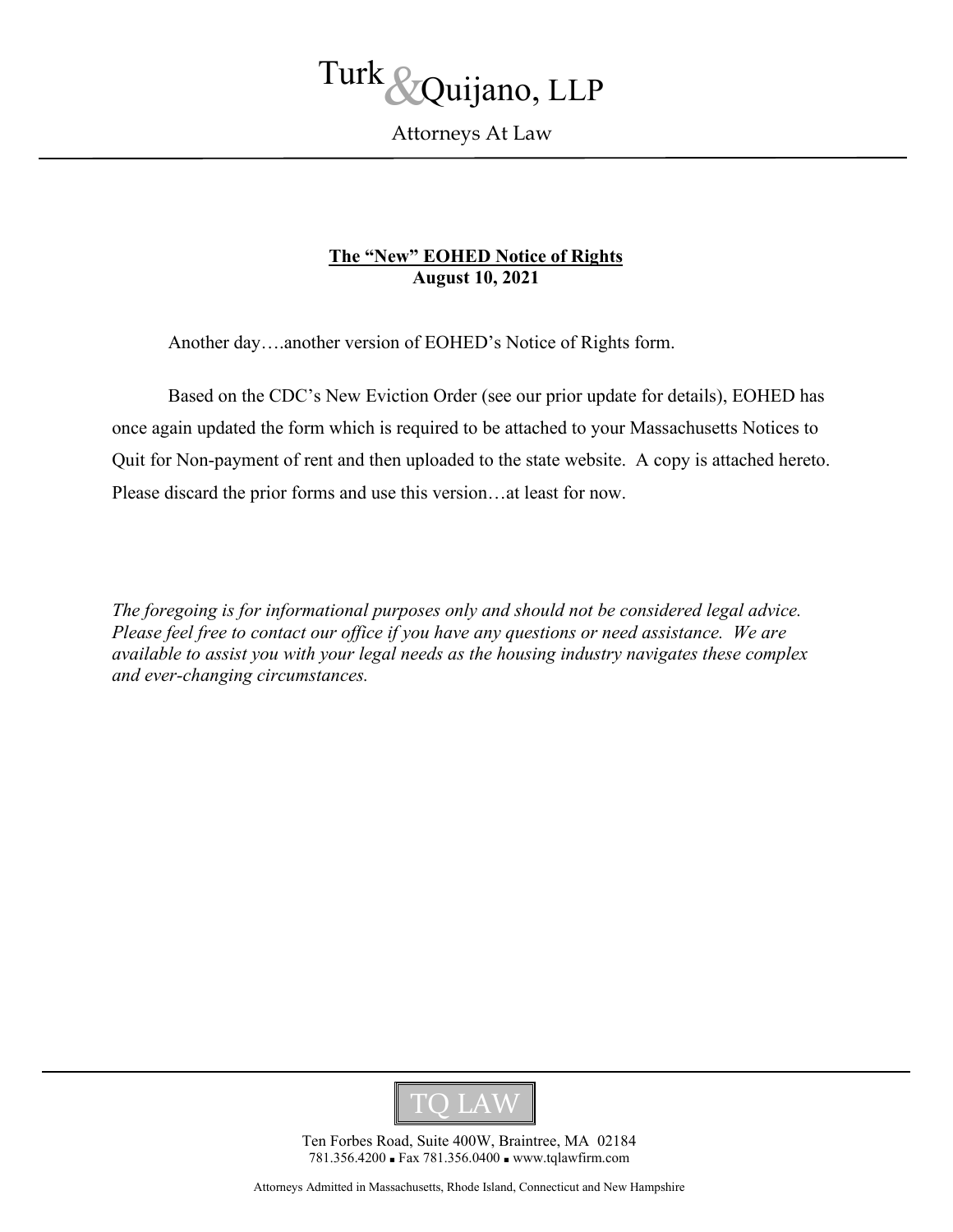### **ATTESTATION FORM TO ACCOMPANY RESIDENTIAL NOTICE TO QUIT**

### **THIS NOTICE TO QUIT IS NOT AN EVICTION. YOU DO NOT NEED TO IMMEDIATELY LEAVE YOUR UNIT. YOU ARE ENTITLED TO A LEGAL PROCESS IN WHICH YOU CAN FIGHT THE EVICTION. ONLY A COURT ORDER CAN FORCE YOU TO LEAVE YOUR UNIT.**

*Pursuant to section 1(a) of chapter 257 of the Acts of 2020, as amended by chapter 20 of the Acts of 2021, a notice to quit for nonpayment of rent given by a landlord to a residential tenant pursuant to section 11 or section 12 of chapter 186 of the General Laws must be accompanied by this attestation form. A landlord's obligation to provide her/his tenant(s) with this attestation form begins on the effective date of the law, December 31, 2020, per the [Trial Court of Massachusetts Housing Department's Third Amended Standing](https://www.mass.gov/housing-court-rules/third-amended-housing-court-standing-order-6-20-continuation-of-temporary-modifications-to-court-operations-based-on-the-coronavirus-covid-19-pandemic-and-recent-legislation-affecting-summary-process-cases)  [Order 6-20,](https://www.mass.gov/housing-court-rules/third-amended-housing-court-standing-order-6-20-continuation-of-temporary-modifications-to-court-operations-based-on-the-coronavirus-covid-19-pandemic-and-recent-legislation-affecting-summary-process-cases) [Massachusetts District Court Second Amended Standing Order 10-20](https://www.mass.gov/districtmunicipal-court-rules/district-court-second-amended-standing-order-10-20-court-operations-for-the-adjudication-of-summary-process-cases-under-the-exigent-circumstances-created-by-covid-19) and [Boston Municipal](https://www.mass.gov/boston-municipal-court-standing-orders/boston-municipal-court-second-revised1-standing-order-11-20-court-operations-for-the-adjudication-of-summary-process-matters-during-the-continuing-covid-19-state-of-emergency)  [Court Second Revised Standing Order 11-20](https://www.mass.gov/boston-municipal-court-standing-orders/boston-municipal-court-second-revised1-standing-order-11-20-court-operations-for-the-adjudication-of-summary-process-matters-during-the-continuing-covid-19-state-of-emergency) and lasts until January 1, 2023.*

*Instructions for completing this attestation form can be found here:* [Notice to Quit Attestation Form and](https://www.mass.gov/info-details/notice-to-quit-attestation-form-and-submission-information) Submission [Information |](https://www.mass.gov/info-details/notice-to-quit-attestation-form-and-submission-information) Mass.gov

| Name(s) of landlord(s): | ("Landlord") |
|-------------------------|--------------|
|                         |              |

Name(s) of tenant(s): ("Tenant")

Address where the Tenant lives: ("Unit")

By signing below, Landlord is swearing that all of the following statements are true and correct:

- 1. Tenant (check one) did  $\Box$  did not  $\Box$  provide a completed declaration in the form attached to an order of the Center for Disease Control and Prevention entitled "Temporary Halt in Residential Evictions in Communities with Substantial or High Levels of Community Transmission of COVID-19 to Prevent the Further Spread of COVID-19". For a link to the declaration form, see https://www.cdc.gov/coronavirus/2019-ncov/communication/EvictionProtectDeclare 508.pdf
- 2. The Unit (check one) is  $\Box$  is not  $\Box$  a "covered dwelling" under section 4024(a)(1) of the federal Coronavirus Aid, Relief, and Economic Security Act, P.L. 116-136 (the "CARES Act"). If the Unit is a "covered dwelling," the notice to quit (check one) does  $\Box$  does not  $\Box$  comply with the requirements of section4024(c) of the CARES Act, which requires longer notice periods for some "covered dwellings." (See instructions for information on the CARES Act.)
- 3. There (check one) are  $\Box$  are not  $\Box$  existing written or verbal agreements between the Tenant and Landlord related to the repayment of overdue rent. If there are any existing written agreements, a copy of each agreement must be attached to this attestation form. If there is a verbal agreement, check this box.  $\Box$

*Signed under pains and penalties of perjury:*

|                                                          | Date: |
|----------------------------------------------------------|-------|
| Printed name: Title (if signing on behalf of an entity): |       |
| Additional signatures, if necessary:                     |       |
|                                                          | Date: |
| Printed name:                                            |       |
|                                                          | Date: |
|                                                          |       |

Printed name: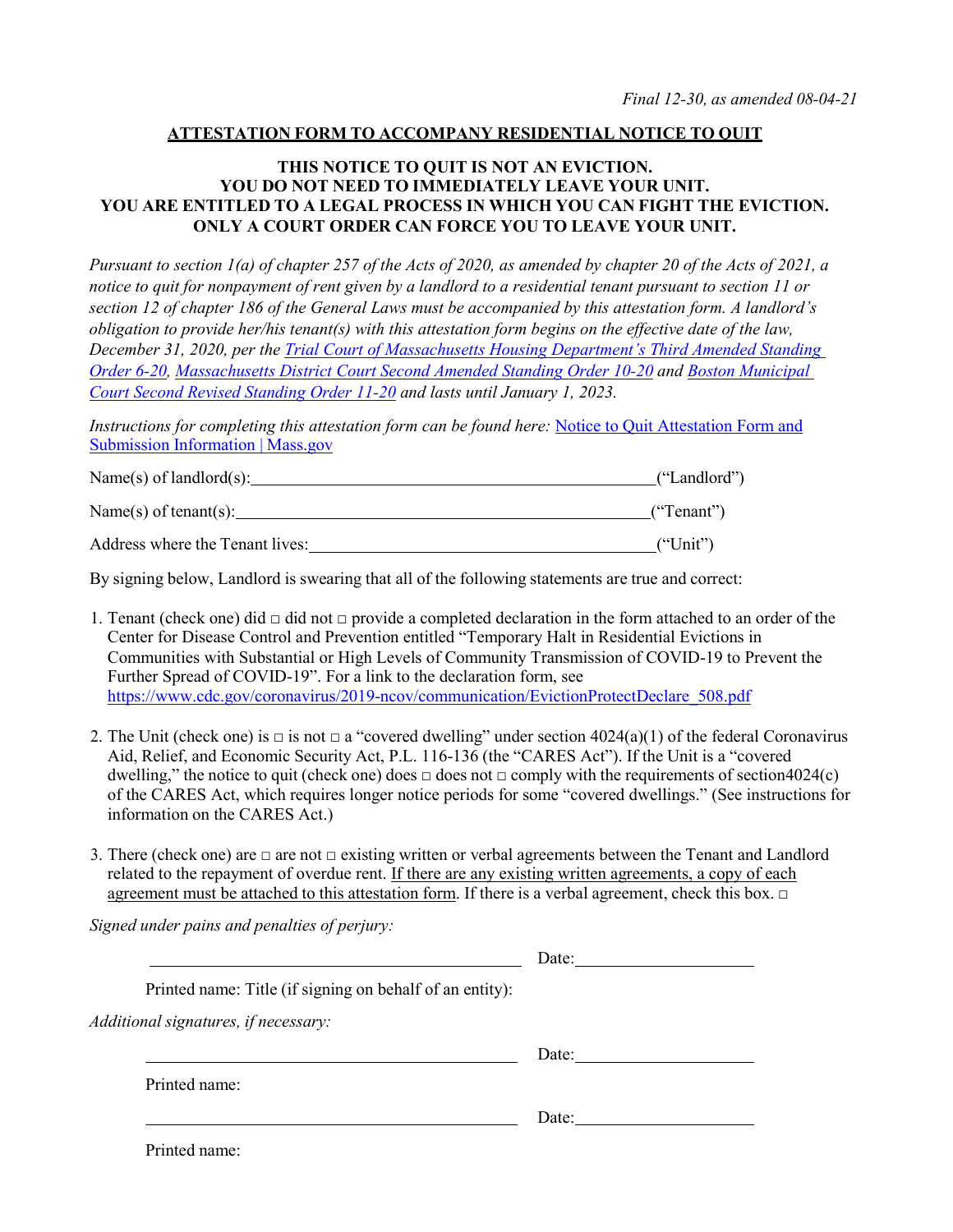#### **Information for the Landlord and the Tenant**

#### *Rental Assistance*

If you are having trouble paying your rent, there is help available. The Department of Housing and Community Development runs several rental assistance programs including the residential assistance for families in transition program (RAFT) and the emergency rental and mortgage assistance program (ERMA). A good way to learn more about these programs is to call 211 or visit DHCD's web page at <https://hedfuel.azurewebsites.net/raa.aspx> to be referred to your local Housing Consumer Education Center. You can also learn more at [https://www.mass.gov/covid](https://www.mass.gov/covid-19-getting-help-with-housing-costs)-19-getting-help-with-housing-costs.

*Federal Eviction Moratorium* A **federal eviction moratorium** established by an Order of the Centers for Disease Control and Prevention (CDC) will remain in effect until October 3, 2021. If you qualify for protection, your landlord is not allowed to remove you from your home until after October 3, 2021. You will only qualify if you meet certain income and vulnerability criteria, apply for government rental assistance, and send the CDC declaration to your landlord. The CDC declaration form can be downloaded here: https://www.cdc.gov/coronavirus/2019-[ncov/communication/EvictionProtectDeclare\\_508.pdf](https://www.cdc.gov/coronavirus/2019-ncov/communication/EvictionProtectDeclare_508.pdf)

The CDC Order itself can be found here: [Temporary Halt in Residential Evictions in Communities with](https://www.cdc.gov/coronavirus/2019-ncov/communication/Signed-CDC-Eviction-Order.pdf)  [Substantial or High Levels of Community Transmission of COVID](https://www.cdc.gov/coronavirus/2019-ncov/communication/Signed-CDC-Eviction-Order.pdf)-19 to Prevent the Further Spread of [COVID](https://www.cdc.gov/coronavirus/2019-ncov/communication/Signed-CDC-Eviction-Order.pdf)-19

#### *Massachusetts Court Rules on Evictions*

The Massachusetts trial court **rules on summary process cases** can be found here: https://www.mass.gov/trial-court-rules/trial[-court-rule-i-uniform-summary-](https://www.mass.gov/trial-court-rules/trial-court-rule-i-uniform-summary-process-rules)process-rules

The Massachusetts trial courts have issued a number of **standing orders** that affect how eviction cases are filed and processed. You can find those orders on the trial courts' website: [https://www.mass.gov/info](https://www.mass.gov/info-details/covid-19-eviction-information#cdc-moratorium-information-and-form)details/covid[-19-eviction-information#cdc-moratorium-information-and-form](https://www.mass.gov/info-details/covid-19-eviction-information#cdc-moratorium-information-and-form)

The Courts' Standing Orders require that any case filing on or after January 25, 2021 must be accompanied by an affidavit swearing that this attestation form has been given to the tenant. The affidavit created by the Trial Court of Massachusetts must be used, and can be found here: <https://courtforms.jud.state.ma.us/publicforms/TC0012>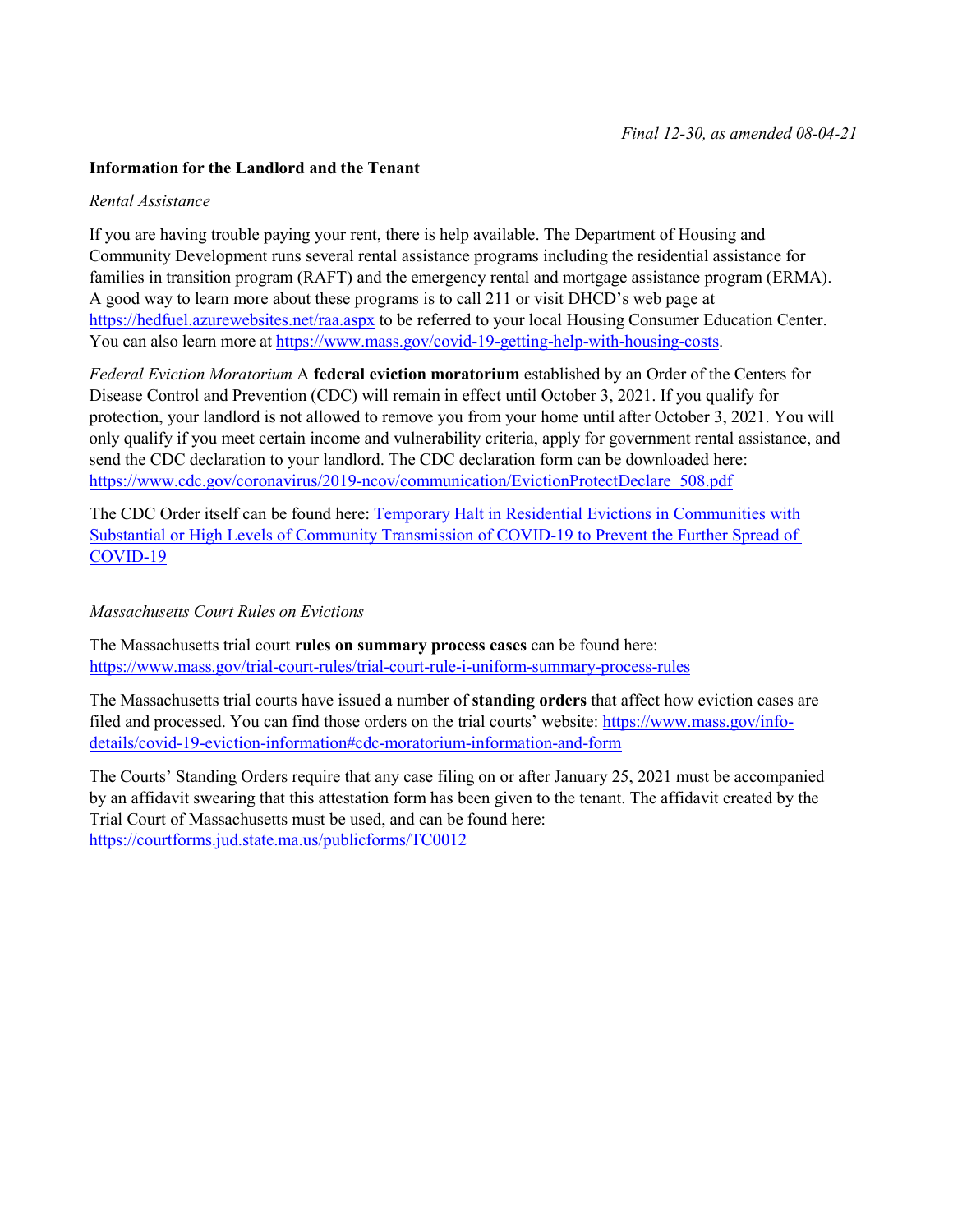# **Thông Tin Dành Cho Chủ Nhà Và Người Thuê Nhà**

# *Hỗ Trợ Pháp Lý*

Quý vị sẽ có thể nhận hỗ trợ pháp lý miễn phí để tư vấn về quyền lợi của quý vị, điền thủ tục tòa án và đại diện cho quý vị trong phiên tòa hòa giải, phiên tòa xét án và điều trần. Hãy vào trang web [www.evictionlegalhelp.org](http://www.evictionlegalhelp.org/) để tìm chương trình trợ giúp về pháp lý phục vụ cho cộng đồng của quý.

# *Trợ Cấp Trả Tiền Thuê Nhà*

Nếu quý vị đang gặp khó khăn trả tiền thuê nhà, hiện có chương trình hỗ trợ quý vị. Sở Phát Triển Nhà Ở Và Cộng Động (Department of Housing and Community Development) điều hành vài **chương trình trợ cấp trả tiền thuê nhà** gồm có chương trình trợ cấp nhà ở cho các gia đình đang chuyển tiếp (RAFT) và chương trình thuê nhà khẩn cấp và trợ cấp trả tiền vay thế chấp (ERMA). Cách hiệu quả nhất để tìm hiểu thêm về các chương trình này là gọi 211 hoặc vào trang web DHCD tại <https://hedfuel.azurewebsites.net/raa.aspx> để được giới thiệu Housing Consumer Education Center (Trung Tâm Giáo Dục Người Tiêu Dùng Về Nhà Ở) tại địa phương. Quý vị có thể tìm hiểu thêm tại trang web

[https://www.mass.gov/covid](https://www.mass.gov/covid-19-getting-help-with-housing-costs)-19-getting-help-with-housing-costs.

*Lệnh Cấm Trục Xuất Người Thuê Nhà Của Liên Bang* **Lệnh cấm trục xuất của liên bang** do Trung Tâm Kiểm Soát và Phòng Chống Dịch Bệnh (Centers for Disease Control and Prevention - CDC) lập thành sắc lệnh sẽ có hiệu lực đến ngày 3 tháng 10 năm 2021. Nếu quý vị hội đủ điều kiện được bảo vệ dưới sắc lệnh này, người chủ nhà không được đuổi quý vị ra khỏi nhà cho đến hết ngày 3 tháng 10 năm 2021. Quý vị chỉ hội đủ điều kiện, nếu có mức thu nhập theo tiêu chuẩn và đang gặp trường hợp khó khăn cụ thể, nộpđơn xin trợ cấp trả tiền thuê nhà của chính phủ và gửi mẫu đơn của CDC cho chủ nhà của quý vị. Có thểtải<br>xuống mẫu đơn của CDC tại đây: https://www.ede.gov/coronavirus/2019xuống mẫu đơn của CDC tại đây: [https://www.cdc.gov/coronavirus/2019](https://www.cdc.gov/coronavirus/2019-ncov/communication/EvictionProtectDeclare_508.pdf) [ncov/communication/EvictionProtectDeclare\\_508.pdf](https://www.cdc.gov/coronavirus/2019-ncov/communication/EvictionProtectDeclare_508.pdf)

Sắc lệnh của CDC có thể được xem tại trang web: [https://www.cdc.gov/coronavirus/2019](https://www.cdc.gov/coronavirus/2019-ncov/communication/Signed-CDC-Eviction-Order.pdf)-ncov/communication/Signed-CDC-Eviction-Order.pdf

# *Phán Quyết Của Tòa Án Ở Massachusetts Về Thủ Tục Trục Xuất Người Thuê Nhà*

Tòa án tiểu bang Massachusetts phán quyết thủ tục đơn giản cho các vụ kiện tụng sau đây: https://www.mass.gov/trial-court-rules/trial[-court-rule-i-uniform-summary-](http://www.mass.gov/trial-court-rules/trial-court-rule-i-uniform-summary-process-rules)process-rules

Tòa án của tiểu bang Massachusetts đã ban hành **án lệnh hiện hành** có ảnh hưởng đến cách nộp đơn thưa kiện và xử lý các vụ kiện về trục xuất người thuê nhà. Quý vị có thể tìm hiểu thêm về các án lệnh trên trang web của tòa án:

https://www.mass.gov/info-details/covid[-19-eviction-information#cdc-moratorium-information-and](https://www.mass.gov/info-details/covid-19-eviction-information#cdc-moratorium-information-and-form-)[form-](https://www.mass.gov/info-details/covid-19-eviction-information#cdc-moratorium-information-and-form-)

Lệnh hiện hành của tòa án yêu cầu tất cả hồ sơ vụ kiện đã nộp vào ngày hoặc trước ngày 25 tháng 1 năm 2021 phải kèm theo bản khai có tuyên thệ rằng chủ nhà đã đưa mẫu chứng nhận cho người thuê nhà. Quý vị phải dùng bản khai có tuyên thệ của Tòa Sở Thẩm Tại Massachusetts đã tạo và có thể tìm thấy tại: <https://courtforms.jud.state.ma.us/publicforms/TC0012>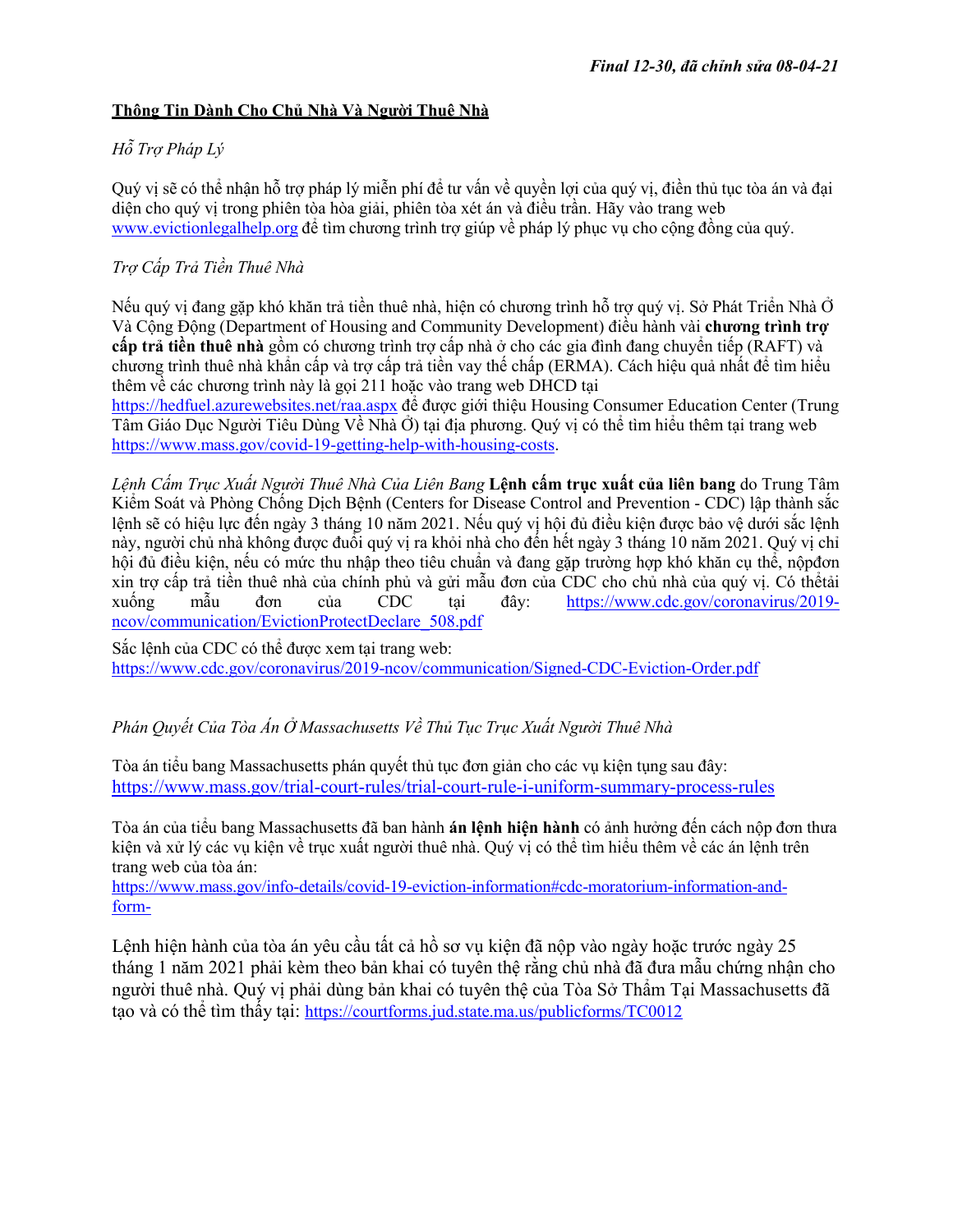# **Información para el propietario y el inquilino**

### *Asistencia para alquileres*

Si está teniendo dificultades para pagar su alquiler, hay ayuda disponible. El Departamento de Vivienda y Desarrollo Comunitario administra varios programas de asistencia para alquileres que incluyen el programa de asistencia residencial para familias en transición (*RAFT, Residential Assistance for Families in Transition*) y el programa de asistencia de emergencia para alquileres e hipotecas (*ERMA, Emergency Rental and Mortgage Assistance*). Una buena manera de informarse más sobre estos programas es llamar al 211 o visitar la página web de DHCD en<https://hedfuel.azurewebsites.net/raa.aspx> para que lo refieran a su Centro de Educación al Consumidor sobre la Vivienda local. Usted también puede informarse más en [https://www.mass.gov/covid](https://www.mass.gov/covid-19-getting-help-with-housing-costs)-19-getting-help-with-housing-costs.

### *Moratoria federal de desalojo*

Una **moratoria federal de desalojo** establecida por una Orden de los Centros para el Control y la Prevención de Enfermedades (CDC) permanecerá vigente hasta el 3 de octubre de 2021. Si usted es elegible para esta protección, el propietario de su vivienda no está autorizado a desalojarlo de su hogar hasta después del 3 de octubre de 2021. Usted solo calificará si reúne ciertos criterios de ingresos y vulnerabilidad, si solicita asistencia del gobierno para alquileres y si envía la declaración de los CDC al propietario de su vivienda. El formulario de declaración de los CDC puede descargarse aquí: https://www.cdc.gov/coronavirus/2019-[ncov/communication/EvictionProtectDeclare\\_508.pdf](https://www.cdc.gov/coronavirus/2019-ncov/communication/EvictionProtectDeclare_508.pdf)

El decreto ejecutivo de los CDC puede encontrarse aquí: [https://www.cdc.gov/coronavirus/2019](https://www.cdc.gov/coronavirus/2019-ncov/communication/Signed-CDC-Eviction-Order.pdf) [ncov/communication/Signed](https://www.cdc.gov/coronavirus/2019-ncov/communication/Signed-CDC-Eviction-Order.pdf)-CDC-Eviction-Order.pdf

### *Reglamento del Tribunal de Massachusetts sobre desalojos*

Las **normas sobre casos de proceso sumario** del tribunal de primera instancia de Massachusetts pueden encontrarse aquí:

#### https://www.mass.gov/trial-court-rules/trial[-court-rule-i-uniform-summary-](http://www.mass.gov/trial-court-rules/trial-court-rule-i-uniform-summary-process-rules)process-rules

Los tribunales primera instancia de Massachusetts han emitido varias **resoluciones permanentes** que afectan cómo se inician y se procesan los casos de desalojo. Usted puede encontrar esas resoluciones en el sitio web de los tribunales de primera instancia: [https://www.mass.gov/info](https://www.mass.gov/info-details/covid-19-eviction-information#cdc-moratorium-information-and-form-)-details/covid-19-eviction[information#cdc-moratorium-information-and-form-](https://www.mass.gov/info-details/covid-19-eviction-information#cdc-moratorium-information-and-form-)

Las Resoluciones Permanentes de los Tribunales exigen que cualquier caso que se presente a partir del 25 de enero de 2021 debe estar acompañado de una declaración jurada o afidávit que dé testimonio que este formulario de declaración ha sido entregado al inquilino. Debe usarse la declaración jurada creada por el Tribunal de Primera Instancia de Massachusetts, y puede encontrarla aquí: <https://courtforms.jud.state.ma.us/publicforms/TC0012>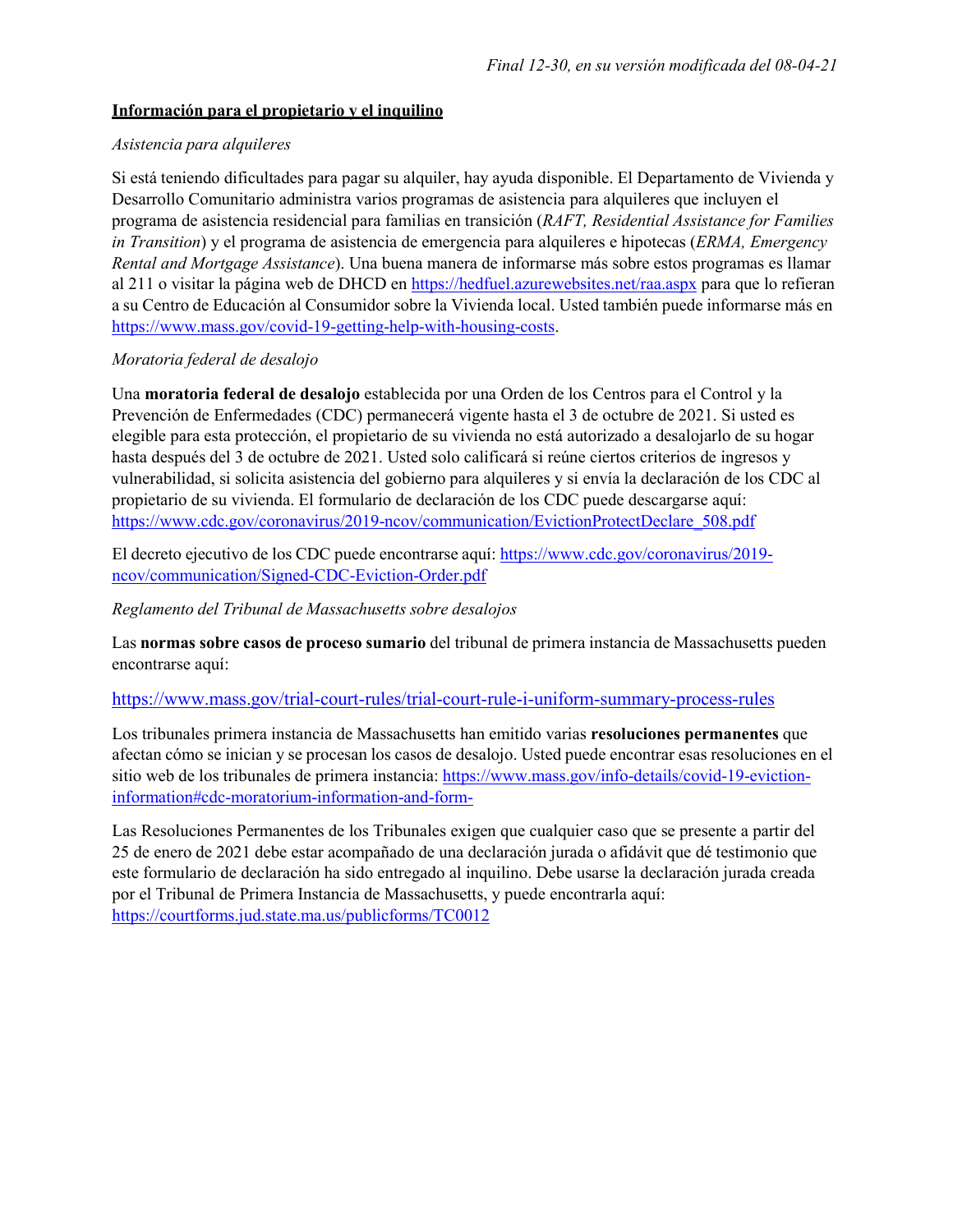## **Informações para o locador e locatário**

### *Assistência para aluguel*

Se você estiver passando por dificuldades para pagar o aluguel, existem programas de auxílio disponíveis. O Departamento de Habitação e Desenvolvimento Comunitário (*Department of Housing and Community Development*) administra vários programas de auxílio para aluguel, incluindo o programa de assistência residencial para famílias em transição (RAFT) e o programa de assistência emergencial para aluguel e hipoteca (ERMA). É fácil obter mais informações sobre esses programas: basta ligar para 211 ou acessar a página do DHCD no endereço <https://hedfuel.azurewebsites.net/raa.aspx> e você será encaminhado ao Centro de Educação Residencial para o Consumidor (*Housing Consumer Education Center*) da sua região. Você também pode obter mais informações em [https://www.mass.gov/covid](https://www.mass.gov/covid-19-getting-help-with-housing-costs)-19-getting-help-with-housing-costs.

# *Moratória federal de despejo*

Uma **moratória federal de despejo** respaldada por uma ordem dos Centros para Controle e Prevenção de Doenças (CDC) permanecerá em vigor até o dia 3 de outubro de 2021. Se você se qualificar para proteção, oproprietário ou locador não tem permissão para solicitar o despejo de sua residência até após o dia 3 de outubro de 2021. Você só se qualificará se atender a determinados critérios de renda e vulnerabilidade, se inscrever para obter assistência governamental para aluguel e enviar a declaração do CDC ao locador. Você pode baixar o formulário de declaração do CDC no link a seguir: [https://www.cdc.gov/coronavirus/2019](https://www.cdc.gov/coronavirus/2019-ncov/communication/EvictionProtectDeclare_508.pdf) [ncov/communication/EvictionProtectDeclare\\_508.pdf](https://www.cdc.gov/coronavirus/2019-ncov/communication/EvictionProtectDeclare_508.pdf)

Você pode encontrar a ordem do CDC no link a seguir: [https://www.cdc.gov/coronavirus/2019](https://www.cdc.gov/coronavirus/2019-ncov/communication/Signed-CDC-Eviction-Order.pdf) [ncov/communication/Signed](https://www.cdc.gov/coronavirus/2019-ncov/communication/Signed-CDC-Eviction-Order.pdf)-CDC-Eviction-Order.pdf

### *Regras do tribunal de Massachusetts sobre despejos*

As regras do tribunal de primeira instância de Massachusetts referentes aos casos de despejo podem ser encontradas no endereço https://www.mass.gov/trial-court-rules/trial[-court-rule-i-uniform-summary-](https://www.mass.gov/trial-court-rules/trial-court-rule-i-uniform-summary-process-rules)process[rules](https://www.mass.gov/trial-court-rules/trial-court-rule-i-uniform-summary-process-rules)

Os tribunais de primeira instância de Massachusetts emitiram uma série de **ordens permanentes** que afetam o arquivamento e processamento dos casos de despejo. Você pode encontrar essas ordens no site dos tribunais: https://www.mass.gov/info-details/covid[-19-eviction-information#cdc-moratorium-information](https://www.mass.gov/info-details/covid-19-eviction-information#cdc-moratorium-information-and-form)[and-form](https://www.mass.gov/info-details/covid-19-eviction-information#cdc-moratorium-information-and-form)

As ordens permanentes dos tribunais exigem que qualquer processo iniciado em 25 de janeiro de 2021 ou após essa data seja acompanhado por uma declaração juramentada de que o formulário de atestado foi entregue ao locatário. A declaração juramentada criada pelo Tribunal de Primeira Instância de Massachusetts deve ser usada e pode ser encontrada no endereço <https://courtforms.jud.state.ma.us/publicforms/TC0012>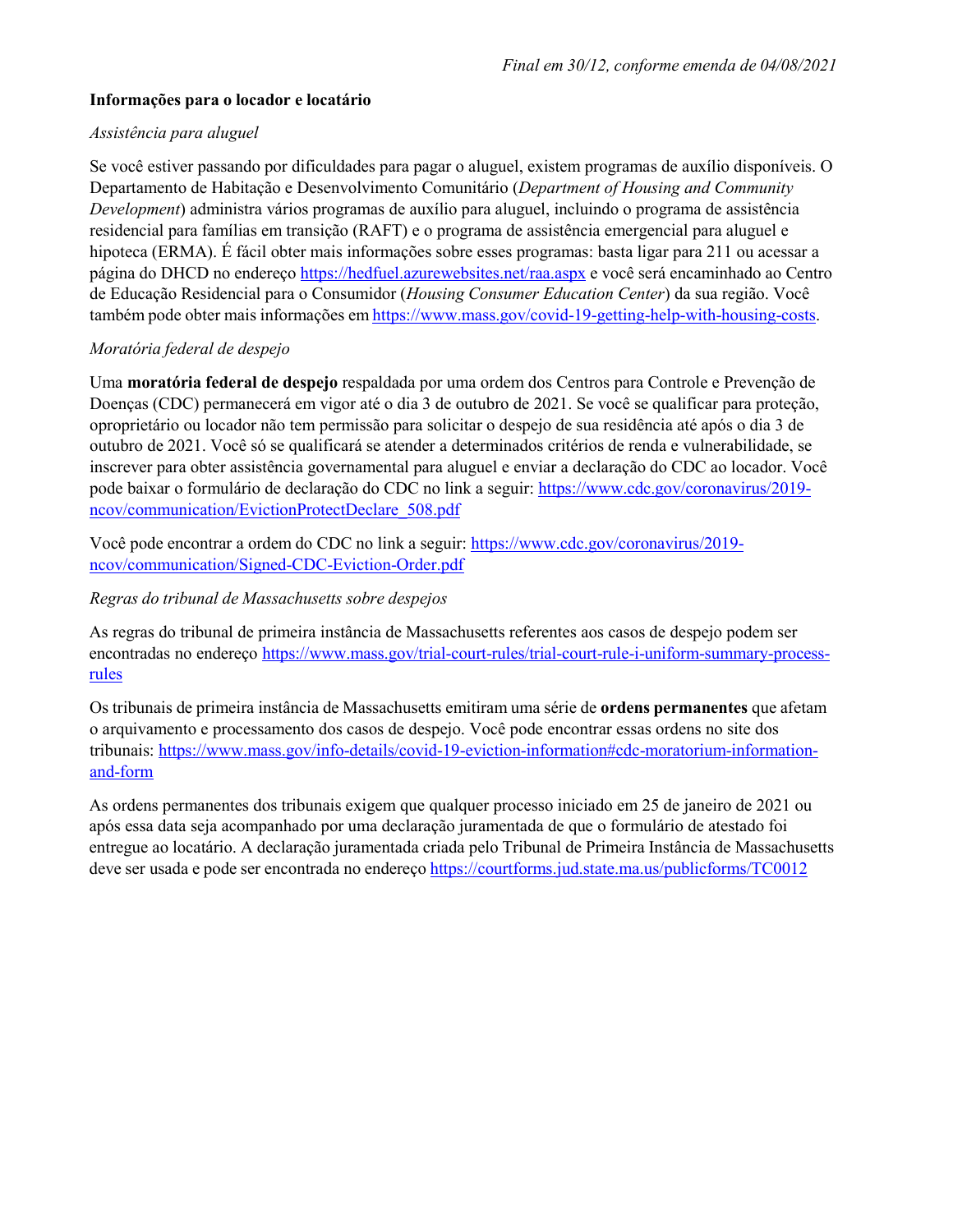# 向房东和租户发出的信息

# 租金援助

如果您在付房租方面遇到困难,可以寻求帮助。住房与社区发展部(DHCD)目前正在开展几项租金援 助计划, 其中包括家庭过渡住房援助计划(RAFT)和紧急租金和抵押贷款援助计划(ERMA)。了解有 关这些计划更多信息的一种好方法是拨打211号码,或查看DHCD的网页[https://hedfuel.azurewebsites.net](https://hedfuel.azurewebsites.net/raa.aspx) [/raa.aspx](https://hedfuel.azurewebsites.net/raa.aspx),请求转介至当地住房消费者教育中心。您也可以在网站[https://www.mass.gov/covid-19](https://www.mass.gov/covid-19-getting-help-with-housing-costs) [getting-help-with-housing-costs](https://www.mass.gov/covid-19-getting-help-with-housing-costs)了解更多信息。

# 联邦驱逐暂停令

根据疾病控制与预防中心(CDC)命令下达的**联邦驱逐暂停令**有效期将延续到2021年10月3日。如果 您有资格获得保护,您的房东不得在2021 年 10 月 3 日之前将您从住宅中驱逐走。只有在您符合某些收 入和弱势群体标准、申请政府租金援助、并将CDC声明发送给您的房东时,您才符合资格。可在此处下 载CDC声明表: https://www.cdc.gov/coronavirus/2019-ncov/communication/EvictionProtectDeclare 508.pdf

可在此处查阅CDC命令全文: [https://www.cdc.gov/coronavirus/2019](https://www.cdc.gov/coronavirus/2019-ncov/communication/Signed-CDC-Eviction-Order.pdf)-ncov/communication/Signed-CDC-Eviction-[Order.pdf](https://www.cdc.gov/coronavirus/2019-ncov/communication/Signed-CDC-Eviction-Order.pdf)

马萨诸塞州有关驱逐的法院规定

可在此处查找马萨诸塞州初审法院关于加速程序案件的规定: <https://www.mass.gov/trial-court-rules/trial-court-rule-i-uniform-summary-process-rules>

马萨诸塞州初审法院已发布多项暂行命令,这些命令会影响驱逐案的提交和处理方式。您可以在初审 法院的网站上查看这些命令:

<https://www.mass.gov/info-details/covid-19-eviction-information#cdc-moratorium-information-and-form->

法院暂行命令要求在2021年1月25日或之后提交的任何案件必须随附一份宣誓已将本声明表交向租户的 宣誓书。必须使用由马萨诸塞州初审法院编写的宣誓书,可在以下网址查找该宣誓书:[https://courtfor](https://courtforms.jud.state.ma.us/publicforms/TC0012) [ms.jud.state.ma.us/publicforms/TC0012](https://courtforms.jud.state.ma.us/publicforms/TC0012)